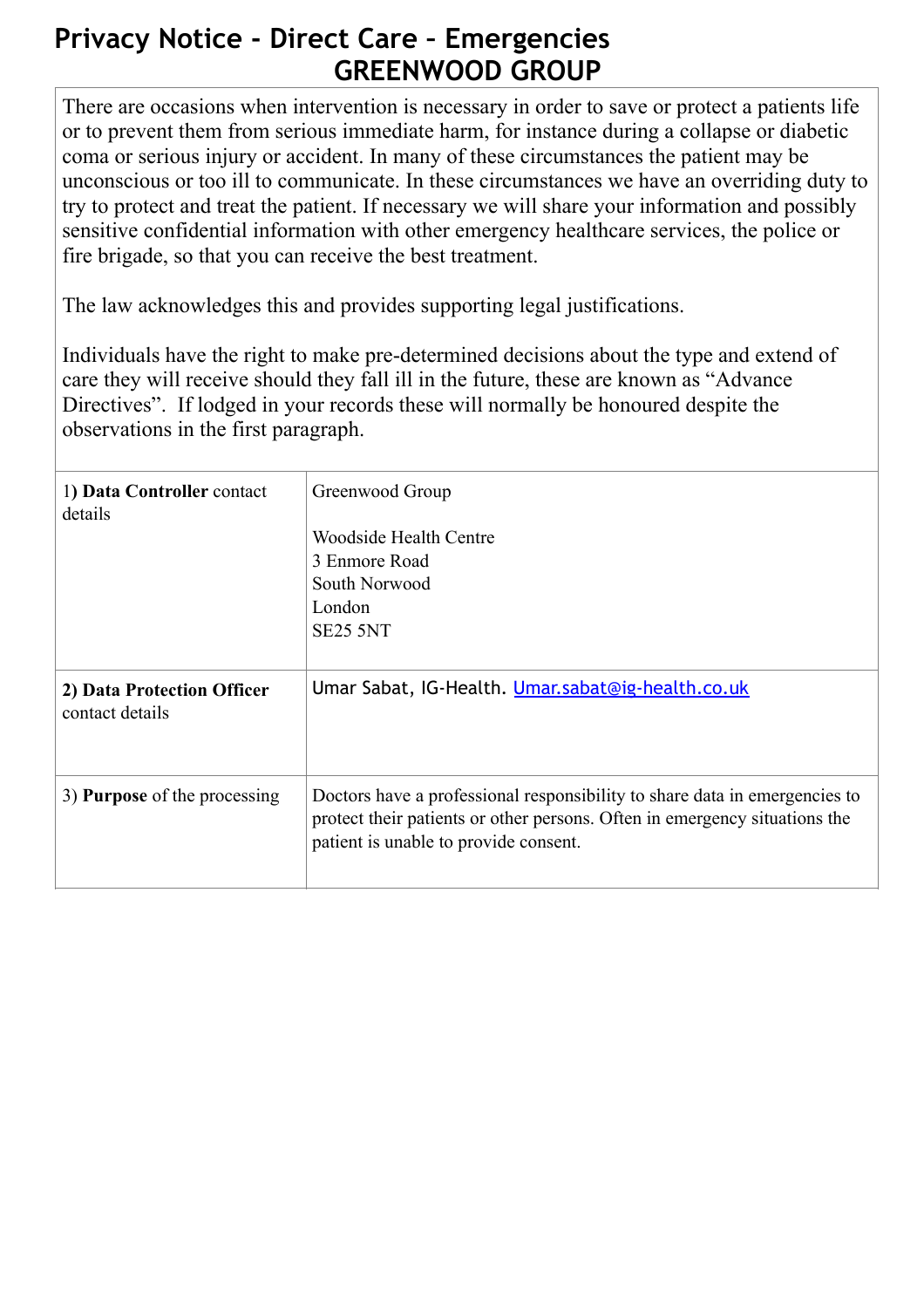## **Privacy Notice - Direct Care – Emergencies GREENWOOD GROUP**

| 4) Lawful basis for processing                                 | This is a Direct Care purpose. There is a specific legal justification;                                                                                                                                                                                                                                                                                |
|----------------------------------------------------------------|--------------------------------------------------------------------------------------------------------------------------------------------------------------------------------------------------------------------------------------------------------------------------------------------------------------------------------------------------------|
|                                                                | Article $6(1)(d)$ "processing is necessary to protect the vital interests of the<br>data subject or of another natural person"                                                                                                                                                                                                                         |
|                                                                | And                                                                                                                                                                                                                                                                                                                                                    |
|                                                                | Article $9(2)(c)$ "processing is necessary to protect the vital interests of the<br>data subject or of another natural person where the data subject is<br>physically or legally incapable of giving consent"                                                                                                                                          |
|                                                                | Or alternatively                                                                                                                                                                                                                                                                                                                                       |
|                                                                | Article $9(2)(h)$ 'necessary for the purposes of preventative or occupational<br>medicine for the assessment of the working capacity of the employee,<br>medical diagnosis, the provision of health or social care or treatment or<br>the management of health or social care systems and services"                                                    |
|                                                                | We will also recognise your rights established under UK case law<br>collectively known as the "Common Law Duty of Confidentiality"*                                                                                                                                                                                                                    |
| 5) Recipient or categories of<br>recipients of the shared data | The data will be shared with Healthcare professionals and other workers in<br>emergency and out of hours services and at local hospitals, diagnostic and<br>treatment centres.                                                                                                                                                                         |
| 6) Rights to object                                            | You have the right to object to some or all of the information being shared<br>with the recipients. Contact the Data Controller or the practice.<br>You also have the right to have an "Advance Directive" placed in your<br>records and brought to the attention of relevant healthcare workers or staff.                                             |
| 7) Right to access and correct                                 | You have the right to access the data that is being shared and have any<br>inaccuracies corrected. There is no right to have accurate medical records<br>deleted except when ordered by a court of Law. If we share or process<br>your data in an emergency when you have not been able to consent, we<br>will notify you at the earliest opportunity. |
| 8) Retention period                                            | The data will be retained in line with the law and national guidance                                                                                                                                                                                                                                                                                   |
| 9) Right to Complain.                                          | You have the right to complain to the Information Commissioner's Office,<br>you can use this link https://ico.org.uk/global/contact-us/                                                                                                                                                                                                                |
|                                                                | or calling their helpline Tel: 0303 123 1113 (local rate) or 01625 545 745<br>(national rate)                                                                                                                                                                                                                                                          |
|                                                                | There are National Offices for Scotland, Northern Ireland and Wales, (see<br>ICO website)                                                                                                                                                                                                                                                              |